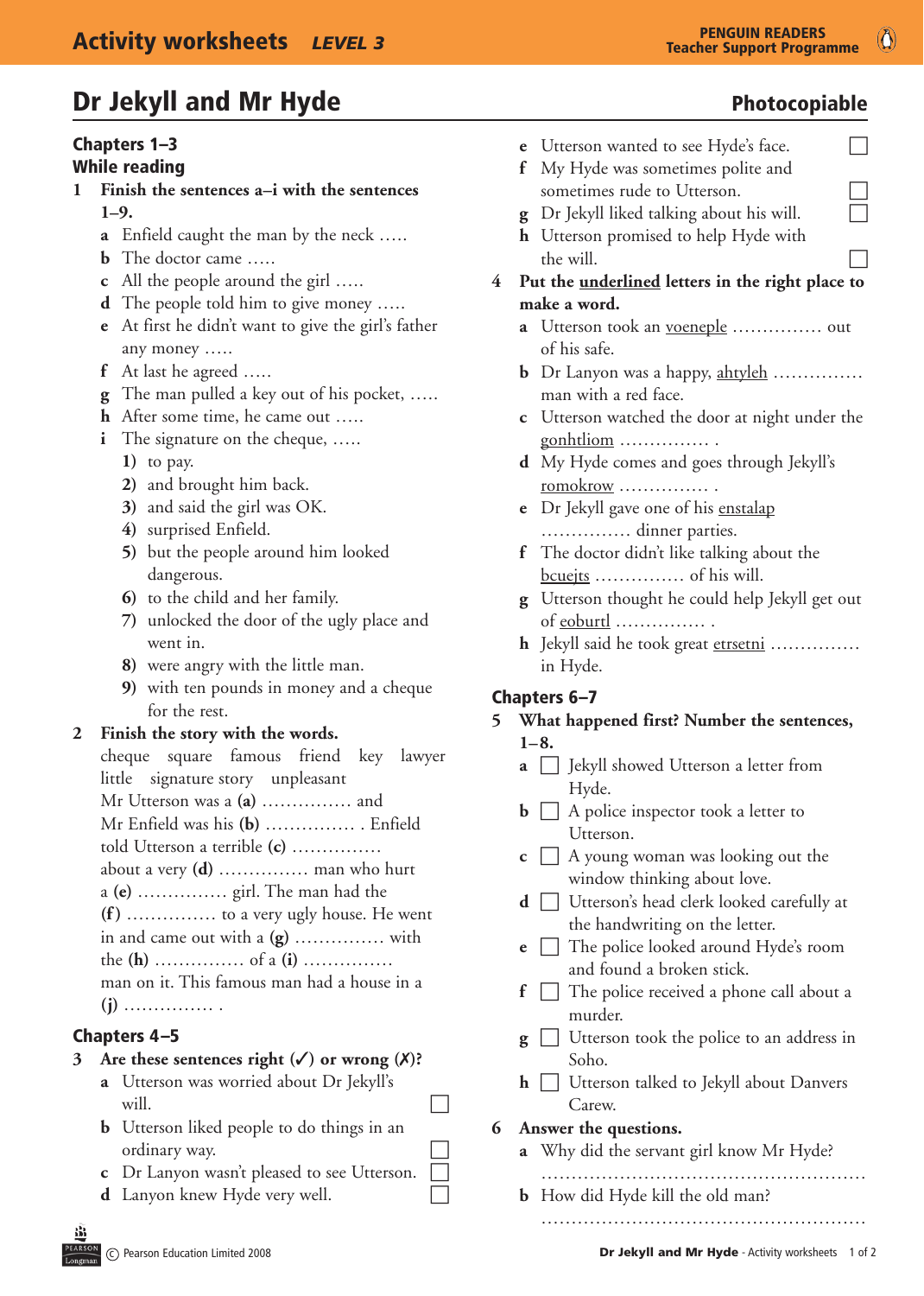- **c** Why didn't the servant girl ring the police immediately?
	- ………………………………………………………………
- **d** What did the police find in the murdered man's pockets?
- ……………………………………………… **e** What was in the fireplace in Hyde's room?
- ………………………………………………
- **f** What did Jekyll do in his workroom?
- ……………………………………………… **g** What did Jekyll promise Utterson?
- ……………………………………………… **h** Why did Utterson show Hyde's letter to his clerk?

 ………………………………………………

- Chapters 8–9
- **7 Underline the wrong word and put the right ones.**
	- **a** The police hear about the love people feel for Mr Hyde. …………………
	- **b** When Utterson goes to see Dr Lanyon, he looks healthy. …………………
	- **c** Dr Lanyon says he only has a few years to live. …………………
	- **d** Jekyll says in his letter that his door is open to Utterson. …………………
	- **e** Utterson puts Lanyon's letter in a drawer. …………………
	- **f** Utterson and Enfield stand in the garden and look up at Jekyll's window. …………………
	- **g** Utterson asks Jekyll to go for a drink with him and Enfield. …………………
	- **h** Utterson and Enfield see a look of happiness on Jekyll's face. …………………

### Chapters 10–11

### **8 Circle the extra word in the sentences.**

- **a** Poole arrived to at Utterson's house one evening.
- **b** Poole was knocked on Jekyll's front door in a special way.
- **c** An angry voice came from the another other side of the door.
- **d** The man went down secret secretly into the workroom.
- **e** The servants took some big sticks for to protect themselves.
- 
- **f** There were cupboards fill full of chemicals in the room.
- **g** The new will spoke of Jekyll's death or disappear disappearance.
- **h** Lanyon was waiting waited in his office with a gun.
- **9 Find words in Chapters 10–11.**
	- **a** When there is no noise  $(p, 27)$  ……………
	- **b** You give these when you tell somebody to do something for you. (p. 28) ...............
	- **c** A thing you use to close a door. (p. 30) ……………
	- **d** To put something in a place so that nobody can find it. (p. 33) ……………
	- **e** Crazy. (p. 35) ……………
	- **f** To make somebody think that something is funny. (p. 36) ……………
	- **g** The opposite of narrow.  $(p. 37)$  ……………
	- **h** When your body is moving because you are frightened or cold. (p. 37) ……………

### Chapters 12–13

#### **10 Finish the sentences.**

|    | $\mathbf{a}$<br>b | Dr Jekyll's worst problem was<br>Jekyll learned that a man has a good side and |
|----|-------------------|--------------------------------------------------------------------------------|
|    |                   | c Edward Hyde was smaller and younger                                          |
|    |                   | d At times, Jekyll was shocked and frightened                                  |
|    | e                 | Slowly Hyde's actions got                                                      |
|    | $\mathbf{f}$      | It was necessary to make the liquid stronger to                                |
|    |                   | g Tears poured down Jekyll's face and he asked                                 |
|    |                   | h As Jekyll got weaker, Hyde<br>Put the words in the right place to make a     |
| 11 |                   |                                                                                |
|    |                   | sentence.                                                                      |
|    |                   | <b>a</b> good Dr front seemed have to Jekyll future a                          |
|    | b.                | a shape Some can chemicals person's change                                     |
|    | C                 | need felt escape body I a younger into greater<br>to the                       |
|    |                   | <b>d</b> in half-covered hair hand thick My was                                |
|    | e                 | the paid I servant hotel take a at letters the to                              |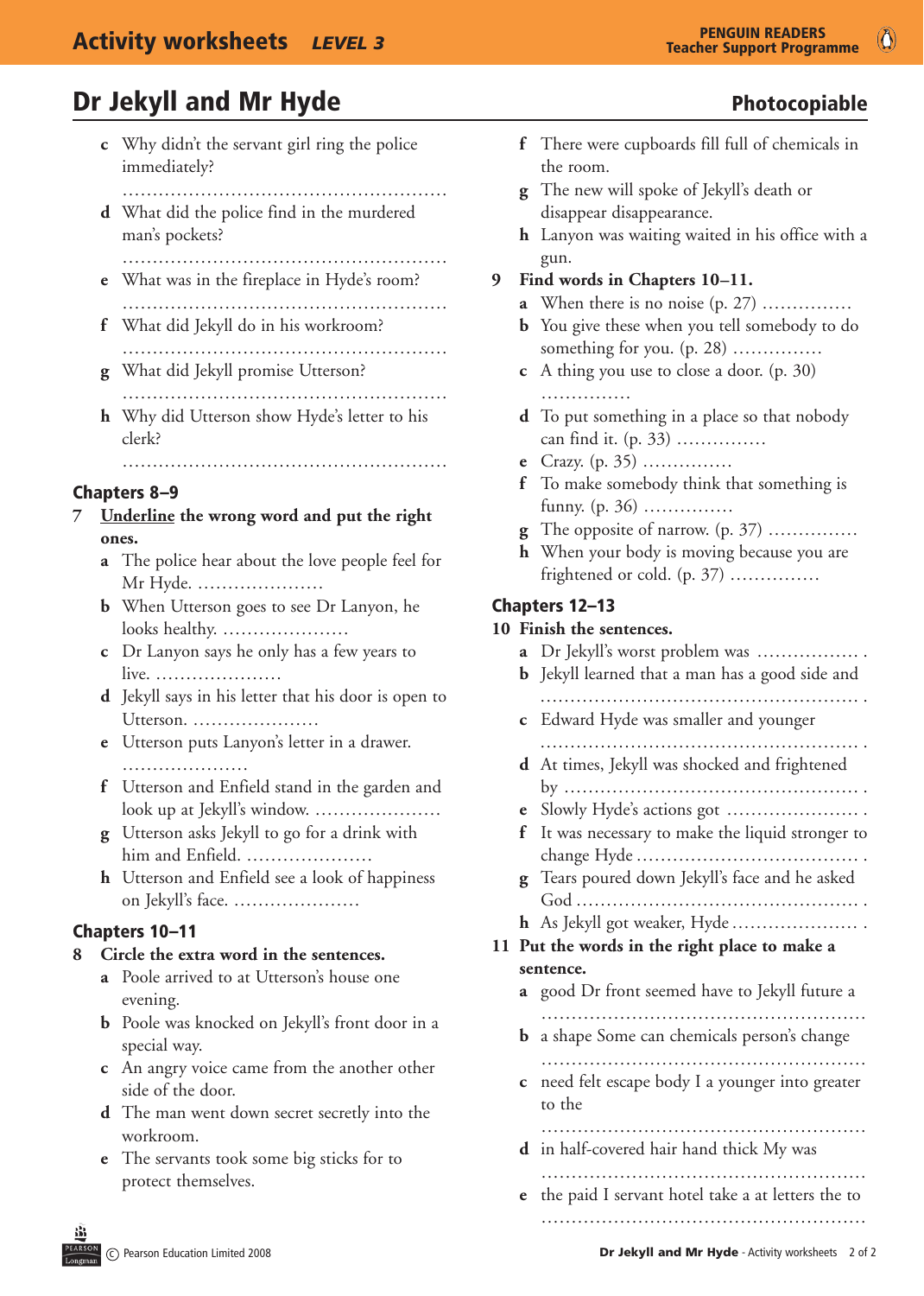# Dr Jekyll and Mr Hyde **Photocopiable** Photocopiable

| ı.           | Are these sentences right $(\checkmark)$ or wrong $(\checkmark)$ ? |                                                              |  |
|--------------|--------------------------------------------------------------------|--------------------------------------------------------------|--|
|              | a                                                                  | Utterson liked going to parties.                             |  |
|              | b                                                                  | Enfield and Utterson talked a lot.                           |  |
|              | $\mathbf{c}$                                                       | The door was unpainted and needed repair.                    |  |
|              | d                                                                  | N N N N N N<br>N N N N N N<br>Utterson told Enfield a story. |  |
|              | e                                                                  | Utterson liked Enfield's story.                              |  |
|              | f                                                                  | Enfield knew the ugly house inside.                          |  |
|              | g                                                                  | Enfield knew the name of the little man.                     |  |
|              | h.                                                                 | Utterson knew the name of the man who                        |  |
|              |                                                                    | signed the cheque.                                           |  |
| $\mathbf{2}$ |                                                                    | What happened first? Number the sentences 1-8.               |  |
|              | a                                                                  | Enfield saw a little girl run into a man.<br>$\Box$          |  |
|              | b                                                                  | Enfield shouted and ran after the man.                       |  |
|              | C                                                                  | $\Box$ Enfield was on his way home very early in the         |  |
|              |                                                                    | morning.                                                     |  |
|              | d                                                                  | Enfield, the girl's father and the man went to               |  |
|              |                                                                    | the bank later that morning.                                 |  |
|              | e                                                                  | The girl fell down and the man walked on her.                |  |
|              | f                                                                  | The man gave the girl's family some money and                |  |
|              |                                                                    | a cheque.                                                    |  |
|              | g                                                                  | $\Box$ The man went inside the ugly house and came           |  |
|              |                                                                    | out with some money and a cheque that had                    |  |
|              |                                                                    | another man's signature on it.                               |  |
|              | $\mathbf{h}$                                                       | The neighbours wanted to kill the man.<br>$\perp$            |  |
| 3            |                                                                    | Finish the sentences with the right name.                    |  |
|              |                                                                    | Dr Jekyll Dr Lanyon Edward Hyde                              |  |
|              |                                                                    | Poole Utterson                                               |  |
|              |                                                                    | a  didn't like Dr Jekyll's scientific work.                  |  |
|              |                                                                    | $\mathbf b$ kept Dr Jekyll's will.                           |  |
|              | с                                                                  | talked with Utterson at the door of                          |  |
|              |                                                                    | the ugly house.                                              |  |
|              | d                                                                  | didn't want to talk about Edward or                          |  |
|              |                                                                    | his will.                                                    |  |
|              | e                                                                  | worked for Dr Jekyll.                                        |  |
| 4            |                                                                    | Circle the right name.                                       |  |
|              | a                                                                  | One night, a girl / Utterson / Lanyon saw an old             |  |
|              |                                                                    | man ask a question before he was killed by Hyde.             |  |
|              | b                                                                  | Utterson / The police / Lanyon arrived at the place          |  |
|              |                                                                    | of the murder.                                               |  |
|              | C                                                                  | The police found an envelope on Carew's body                 |  |
|              |                                                                    | with Lanyon's / Utterson's / Jekyll's name on it.            |  |

- **d**  A police inspector went to see *Lanyon* / *Utterson* / *Jekyll*.
- **e**  *Jekyll* / *Lanyon* / *An inspector* showed Utterson a letter from Hyde.

- **f**  *Jekyll* / *Hyde* / *A servant* gave Mr Utterson a dinner invitation.
- **g**  *Lanyon* / *Utterson* / *Mr Guest* thought the handwriting on the letter and on the invitation were the same.
- **5** Are these sentences right  $(\checkmark)$  or wrong  $(\checkmark)$ ?
	- **a** The murder of Carew was Hyde's only crime.  $\Box$
	- **b** Mr Utterson never had dinner with Dr Jekyll again after Carew's murder.  $\Box$
	- **c**  Dr Lanyon told Mr Utterson the true story of Dr Jekyll in a letter.  $\Box$
	- **d**  Dr Jekyll asked Mr Utterson to leave him alone.
	- **e**  Mr Utterson read the letter from Dr Lanyon before he died.  $\Box$
	- **f** The door Mr Hyde went into was the back  $\log$  door to Dr Jekyll's house.
	- **g**  Mr Utterson and Mr Enfield went into  $Dr$  Jekyll's workroom one day.
	- **h** Dr Jekyll went for a walk with Mr Utterson and Mr Enfield.  $\Box$

### **6 Match the questions and the answers.**

**a**  What did Jekyll hide from people as a young man? …..

- **b** What became clear to Jekyll as he got older? .....
- **c**  Why did Jekyll wait a long time before taking the chemicals? …..
- **d**  What happened when Jekyll first drank the chemical? …..
- **e** What happened as time passed? …..
- **f** What did he decide after the murder of Carew? .....
- **g** What happened in the park? …..
- **h** What happened to Hyde in the end? …..
	- **1)** He changed into a small, ugly man.
	- **2)** He changed into Hyde and had to go and hide in a hotel.
	- **3)** Because too many things could go wrong.
	- **4)** He felt a greater and greater need to escape into Hyde's body.
	- **5)** He killed himself.
	- **6)** His love of fun.
	- **7)** Never to bring Hyde back to life again.
	- **8)** That man is not one person he is two people.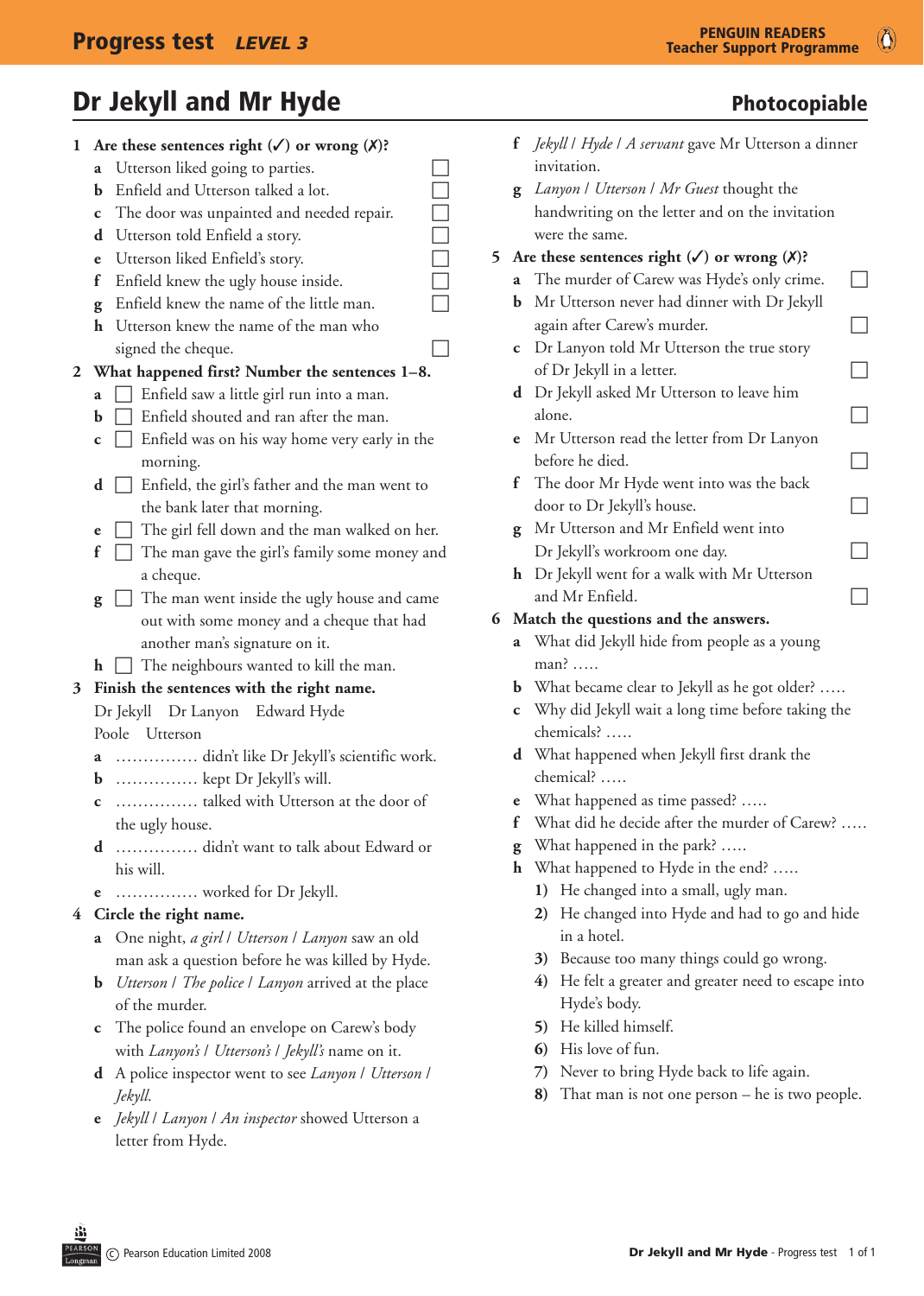# Dr Jekyll and Mr Hyde

# Book key

- **1** Open answers
- **2 a** Dr Jekyll **b** Mr Hyde **c** Dr Jekyll **d** Sir Danvers Carew **e** Mr Hyde
- **3 a**  3 **b** 3 **c** 7 **d** 3 **e**  7 **f** 3
- **4–6** Open answers
- **7 a** safe **b** mad **c** afraid **d** disagreed **e** power **f** dislike/hate **g** key **h** orders **i** interested **j** help
- **8** Open answers
- **9** Dr Jekyll: famous, fine, honest, friendly Mr Hyde: ugly, unpleasant, evil, cold
- 10 Open answers
- 11 **a** a year later
	- **b** an old man
	- **c** Mr Utterson
	- **d** Dr Jekyll
	- **e** Mr Hyde's house
	- **f** won't see Mr Hyde again
	- **g** Dr Jekyll
- **12–13** Open answers
- **14 a** 5 **b** 3 **c** 2 **d** 1 **e** 4 **f** 7 **g** 6
- 15 **a** Mr Utterson about seeing Mr Hyde
	- **b** Mr Utterson about having the same feelings of fear and hate when seeing Dr Jekyll as when he and Mr Enfield saw Mr Hyde
- **16–20** Open answers
- **20 a** afraid **b** angry **c** chemical **d** handwriting
	- **e** face **f** evil **g** axe **h** body **i** will **j** envelope
- **21 a** E **b** fourth **c** drawer **d**  give
- **22 a** Mr Hyde **b** Dr Jekyll **c** a chemical **d** Dr Jekyll
- **23–24** Open answers
- **25 a** Yes **b** Yes **c** No **d** Yes **e** No **f** Yes
- **g** No **h** No **i** Yes **j** No
- **26–37** Open answers

# Discussion activities key

#### **1–3** Open answers

**4** He was often ill and lonely. He studied law. He lived in Scotland, France, the United States and Samoa. He wrote travel books, short stories and longer books. *Treasure Island* and *Kidnapped* are adventure stories. *Dr Jekyll and Mr Hyde* is a mystery. He got the idea for this book from a dream and he was writing about the good and bad side of people. Open answers.

**5** Utterson was older and more serious and he liked a quiet life. Enfield was younger and enjoyed the theatre, parties and going to restaurants. Open answers.

#### **6–14** Open answers

- **15** Poole knocked on the door in a special way/Poole knocked on the door of the room above the workroom. The servants heard Dr Jekyll cry to God. Poole saw a man with his face covered in the workroom. Utterson and Poole broke down the door with an axe. Hyde's body was lying in the middle of the room/They searched the house for Dr Jekyll's body. Dr Jekyll left everything to Utterson in his new will. Jekyll asked Lanyon to take a drawer from his house to his office. Lanyon had a gun when he was waiting for the person to come for the drawer.
- **16–20**  Open answers

### Activity worksheets key

- **1 a**  2 **b**  3 **c**  8 **d**  6 **e**  5 **f**  1 **g**  7 **h**  9 **i**  4
- **2 a** lawyer
	- **b** friend
	- **c** story
	- **d** unpleasant
	- **e** little
	- **f** key
	- **g** cheque
	- **h** signature
	- **i** famous
	- **j** square
- **3 a**  3 **b**  3 **c** 7 **d** 7 **e** 3 **f** 3 **g**  7 **h**  3
- **4 a** envelope **b**  healthy **c** moonlight **d**  workroom **e**  pleasant **f**  subject **g**  trouble **h**  interest
- **5 a**  7 **b**  3 **c**  1 **d**  8 **e**  5 **f**  2 **g**  4 **h**  6
- **6 a** Because he once visited her employer.
	- **b** He hit him over the head with a stick.
	- **c** She fell to the floor and for some time she knew nothing.
	- **d** They found some money, a gold watch and a letter with Utterson's name and address on it.
	- **e** A lot of burned papers.
	- **f** Scientific experiments.
	- **g** That he would never see Hyde again.
	- **h** Because he was clever about handwriting.